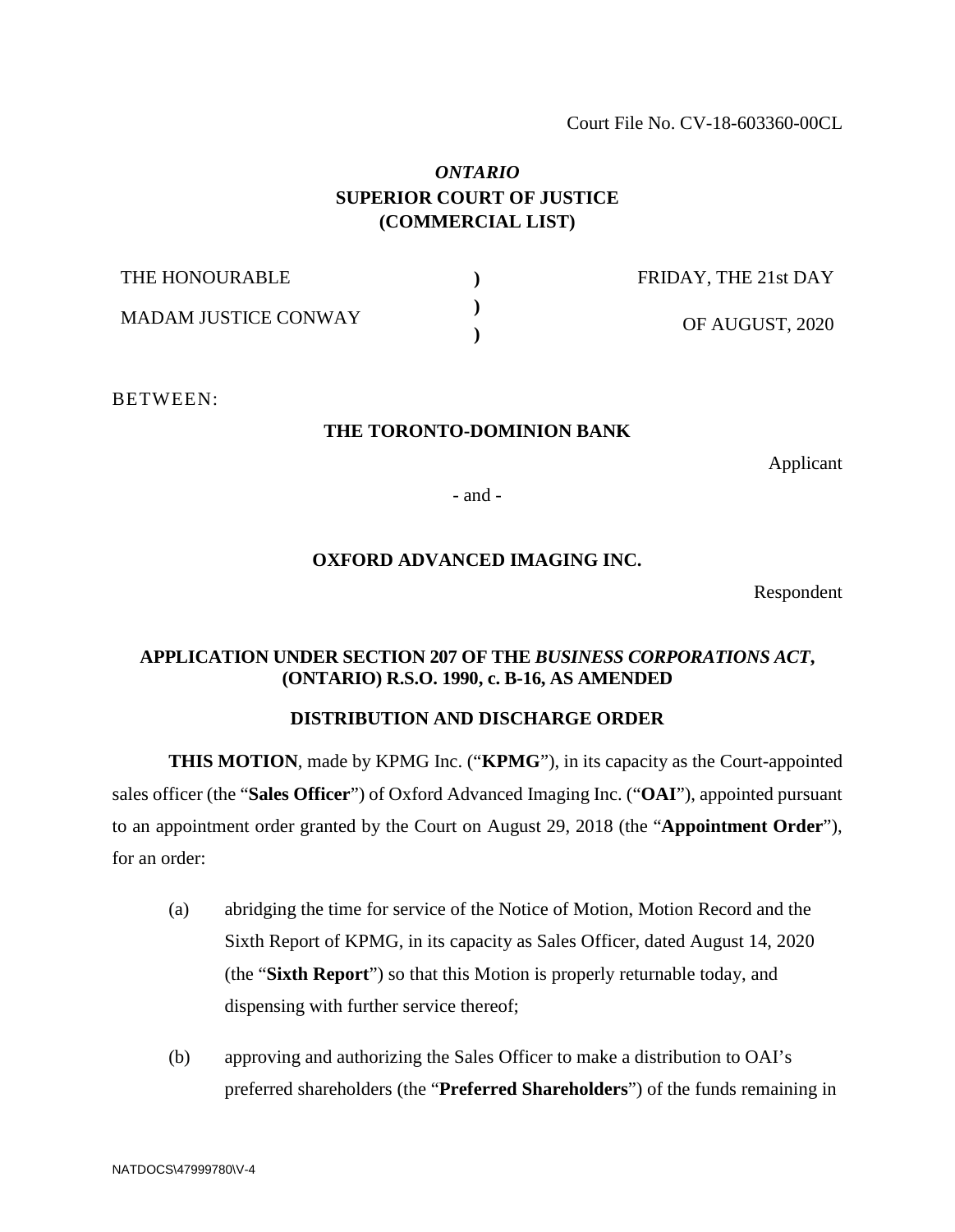in the Sales Officer's possession, as set out in the Sales Officer's statement of receipts and disbursements up to and including August 12, 2020 (the "**R&D Statement**"), on a *pro rata* basis (the "**Preferred Shareholder Distribution**"), following:

- (i) the payment of the fees and disbursements of the Sales Officer and Dentons as set out herein (including the Remaining Fees); and
- (ii) the delivery and payment of the QuByte Corp. and Bracco Imaging Canada (collectively, the "**Absent Creditors**") distributions (collectively, the "**Outstanding Distributions**") within 15 days after the granting of this Order (the "**Payment Period**"), failing which, the Outstanding Distributions shall be distributed to the Preferred Shareholders as part of the Preferred Shareholder Distribution;
- (c) approving the Sixth Report and the activities of the Sales Officer as set out in the Sixth Report;
- (d) approving the R&D Statement;
- (e) approving the fees and disbursements of the Sales Officer and its legal counsel, Dentons Canada LLP ("**Dentons**"), as set out in the fee affidavit of Anamika Gadia dated August 13, 2020 and the fee affidavit of Robert Kennedy dated August 14, 2020 (together, the "**Fee Affidavits**"), together with the estimated fees and disbursements to be incurred by the Sales Officer and Dentons to complete the remaining activities in these proceedings, as set out in the Sixth Report (the "**Remaining Fees**");
- (f) discharging and releasing KPMG as Sales Officer of OAI, upon the Sales Officer filing with the Court a certificate in the form attached hereto as **Schedule "B"**  (the "**Sales Officer's Discharge Certificate**"); and
- (g) such further and other grounds as counsel may advise and this Honourable Court may permit;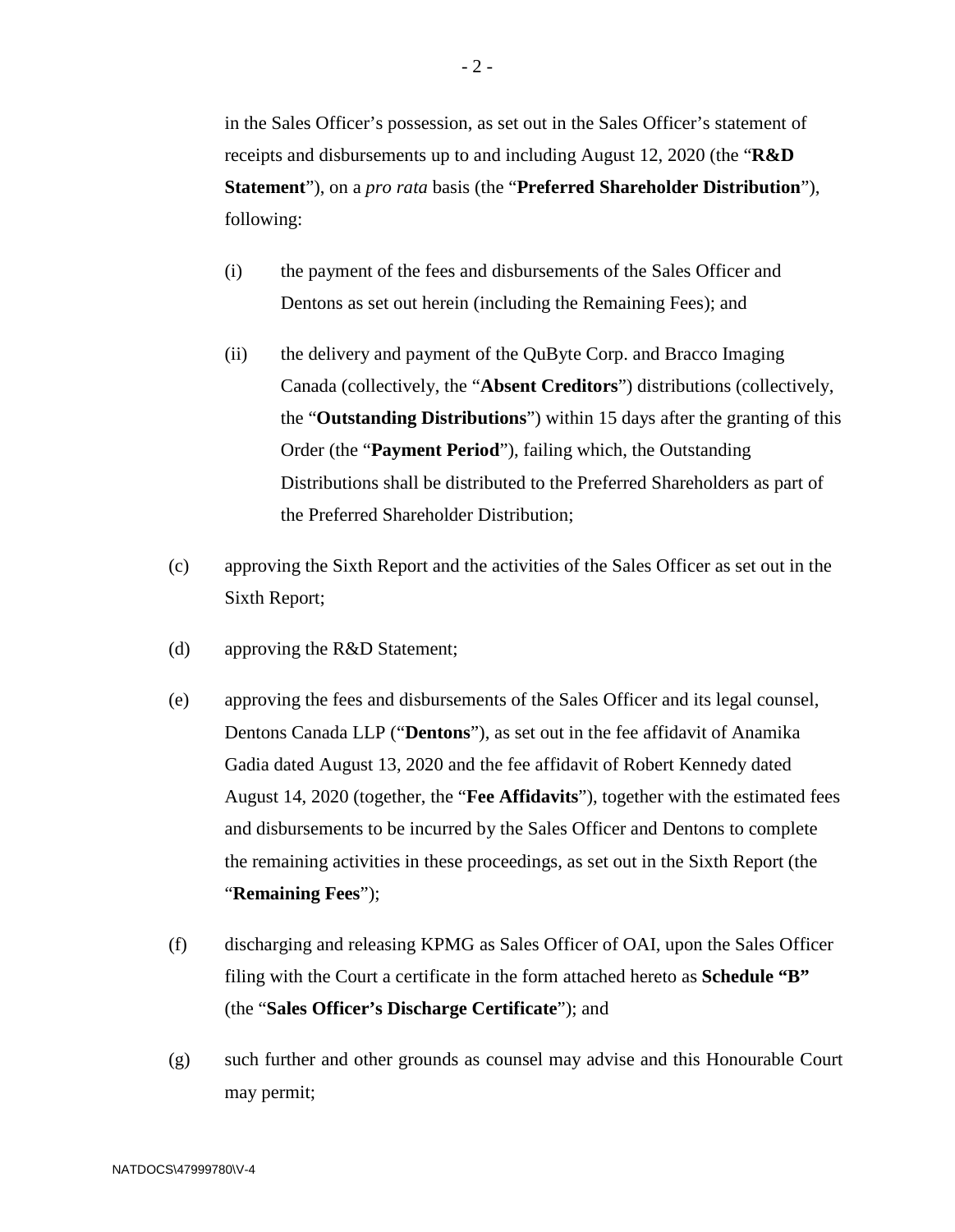was heard this day via videoconference, at Toronto, Ontario.

**ON READING** the Motion Record of the Sales Officer dated August 14, 2020, the Sixth Report, including the Fee Affidavits, and on hearing the submissions of counsel for the Sales Officer, and any such other counsel as were present, no one appearing for any other person on the service list, although properly served as appears from the Affidavit of Amanda Campbell sworn August 14, 2020, filed:

#### **SERVICE**

1. **THIS COURT ORDERS** that the time for service of the Notice of Motion and the Motion Record is hereby abridged and validated so that this motion is properly returnable today and hereby dispenses with further service thereof.

#### **THE PREFERRED SHAREHOLDER DISTRIBUTION**

2. **THIS COURT ORDERS** that the Sales Officer is authorized and directed to make the Preferred Shareholder Distribution to the preferred shareholders of the remaining monies in Sales Officer's possession on a *pro-rata* basis, as set forth in **Schedule "A"** hereto, following:

- (a) the payment of the Remaining Fees, plus any other amounts outstanding pursuant to the Sales Officer's Charge contained in the Appointment Order; and
- (b) the earlier of:
	- (i) the payment of the Outstanding Distributions, or
	- (ii) the expiry of the Payment Period.

3. **THIS COURT ORDERS** that in the event the Sales Officer is unable to complete the payment of the Outstanding Distributions prior to the expiry of the Payment Period, the Sales Officer is authorized and directed to distribute the Outstanding Distributions in accordance with paragraph 2 herein, and the Absent Creditors shall be forever barred from asserting or enforcing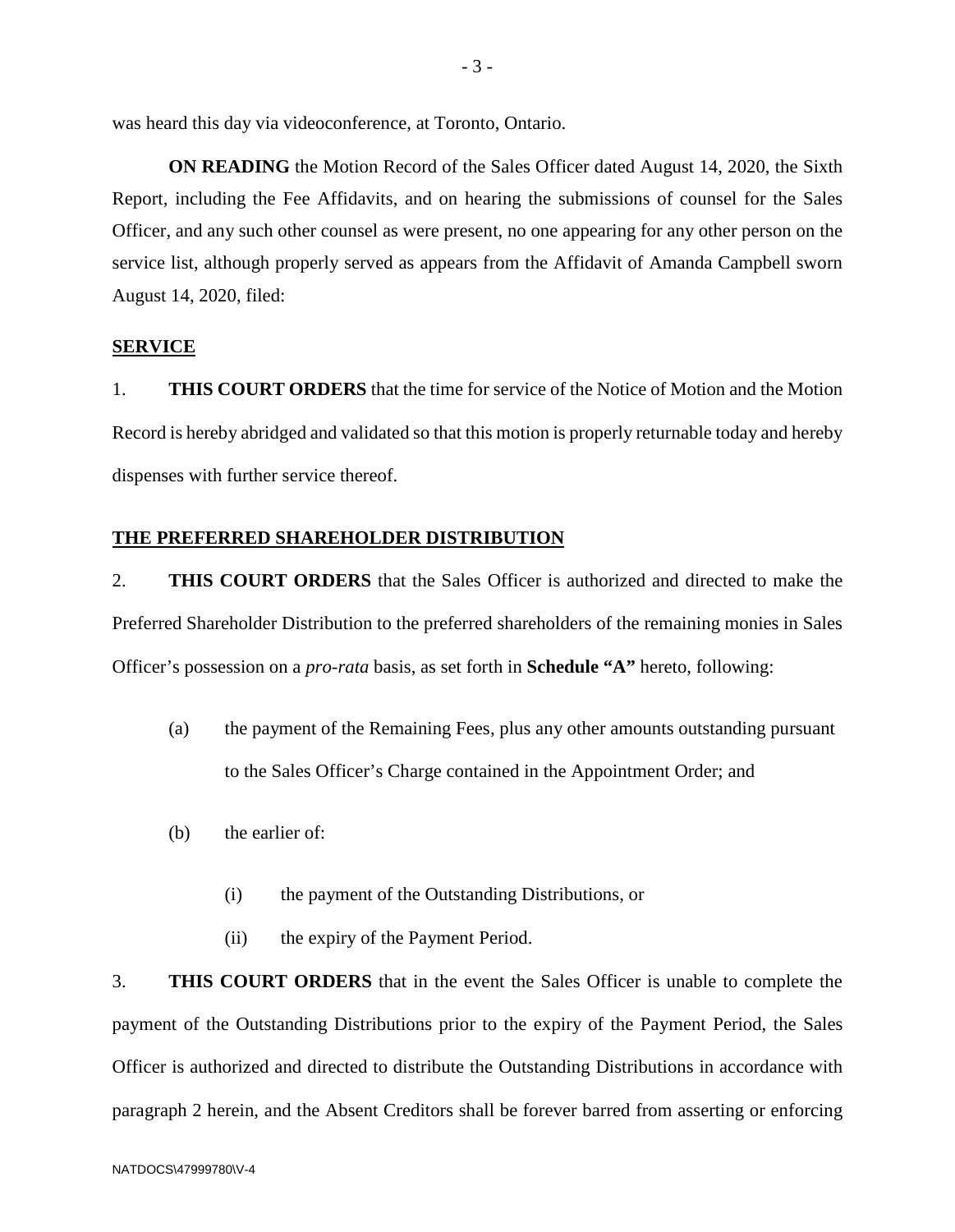any claims in respect of the Outstanding Distributions and such claims shall be extinguished without any further act or notification.

#### **SALES OFFICER'S ACTIVITIES**

4. **THIS COURT ORDERS** that the Sixth Report and the activities of the Sales Officer, as set out in the Sixth Report, are hereby approved.

5. **THIS COURT ORDERS** that the R&D Statement is hereby approved.

6. **THIS COURT ORDERS** that the fees and disbursements of the Sales Officer and Dentons (including the Remaining Fees), as set out in the Sixth Report and the Fee Affidavits, are hereby approved.

#### **DISCHARGE**

7. **THIS COURT ORDERS** that, after payment of the amounts herein approved, and upon the Sales Officer filing the Sales Officer's Discharge Certificate certifying that it has completed the remaining activities described in the Sixth Report, KPMG shall be discharged as Sales Officer, provided however, that notwithstanding its discharge herein: (a) the Sales Officer shall remain Sales Officer for the performance of such incidental duties as may be required to complete the administration of these proceedings, and (b) the Sales Officer shall continue to have the benefit of the provisions of all Orders made in these proceedings, including all approvals, protections and stays of proceedings in favour of KPMG, in its capacity as Sales Officer.

8. **THIS COURT ORDERS** that upon filing the Sales Officer's Discharge Certificate, KPMG shall be released and discharged from any and all liability that KPMG now has or may hereafter have by reason of, or in any way arising out of, the acts or omissions of KPMG while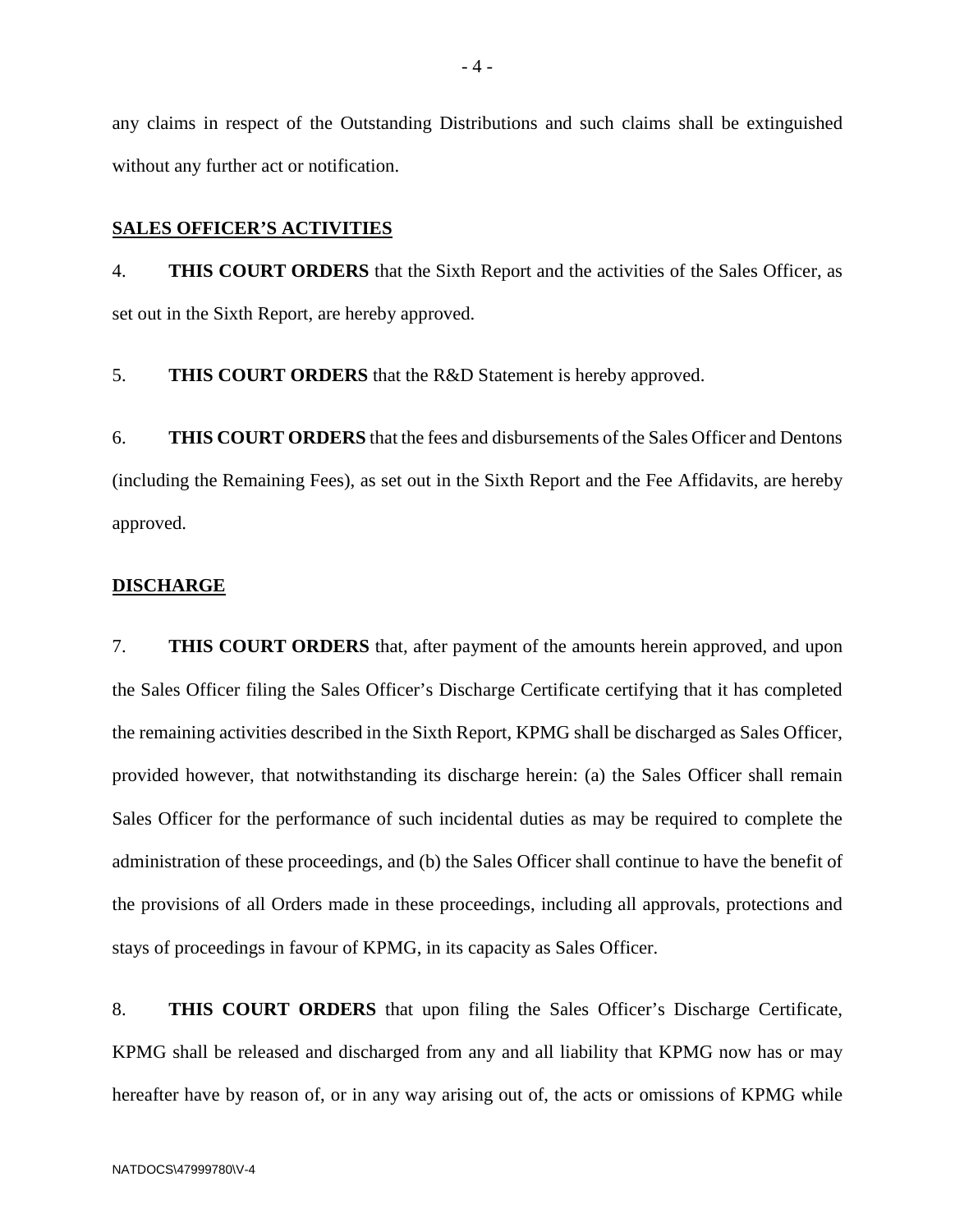acting in its capacity as Sales Officer herein, save and except for any gross negligence or wilful misconduct on the Sales Officer's part. Without limiting the generality of the foregoing, KPMG shall be hereby forever released and discharged from any and all liability relating to matters that were raised, or which could have been raised, in the within proceedings, save and except for any gross negligence or wilful misconduct on the Sales Officer's part.

Convage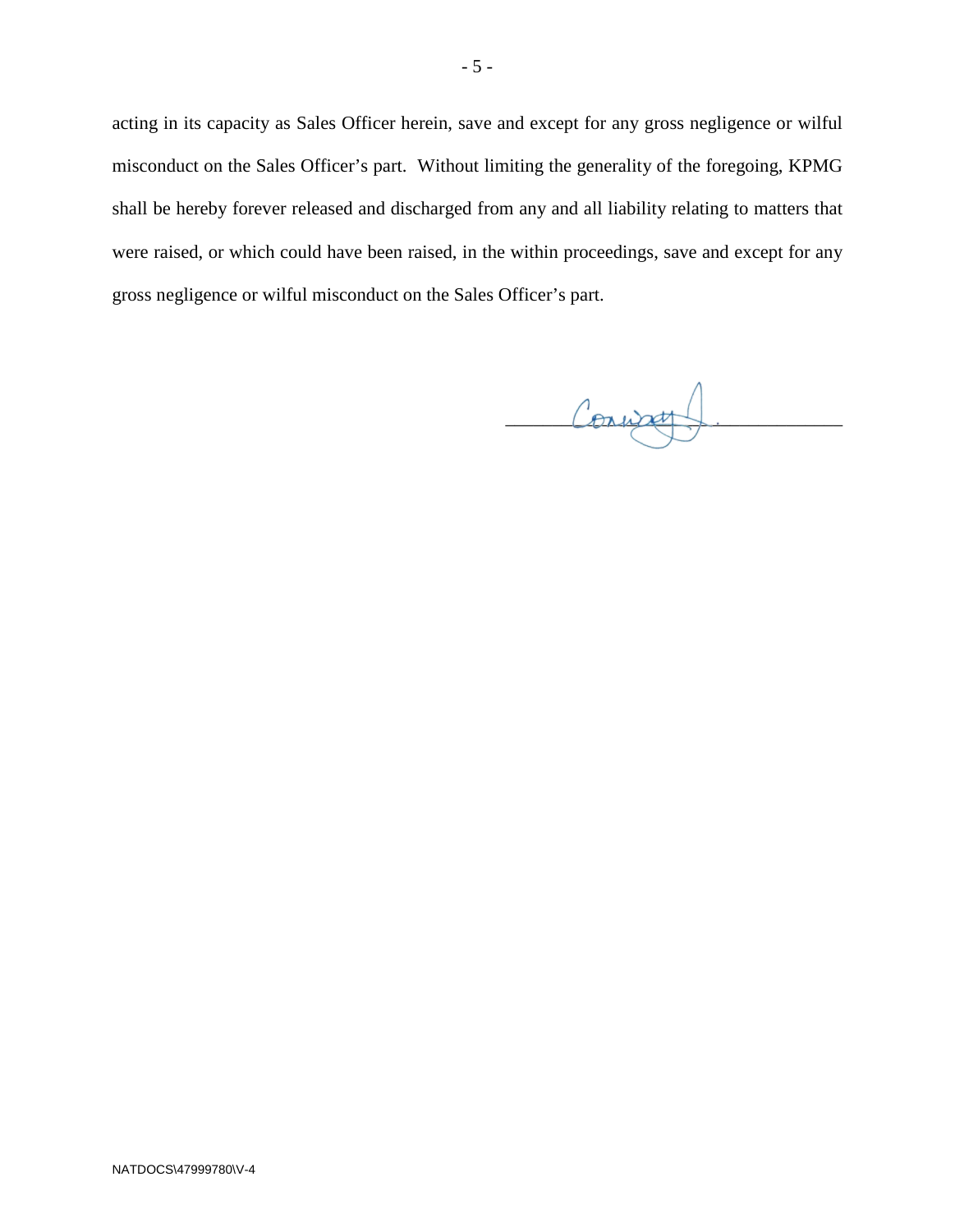| <b>Name</b>                                               | <b>Class/Series of Shares</b> | Number of<br><b>Shares</b> | <b>Percentage of Total</b><br><b>Preferred Shares</b> |
|-----------------------------------------------------------|-------------------------------|----------------------------|-------------------------------------------------------|
| <b>Resolute Medical Corporation</b>                       | Series A Preferred            | 2,923,077                  | 29.630%                                               |
| 2487507 Ontario Inc.                                      | Series A Preferred            | 1,461,539                  | 14.815%                                               |
| 1054020 B.C. Ltd.                                         | <b>Series A Preferred</b>     | 1,461,539                  | 14.815%                                               |
| 2464192 Ontario Inc.                                      | Series A Preferred            | 365,390                    | 3.704%                                                |
| 2481669 Ontario Ltd.                                      | Series A Preferred            | 365,390                    | 3.704%                                                |
| D Gill Holding Inc.                                       | Series A Preferred            | 365,390                    | 3.704%                                                |
| A Shuster Medicine<br><b>Professional Corporation</b>     | Series B Preferred            | 1,461,539                  | 14.815%                                               |
| D. Kisselgoff Medicine<br><b>Professional Corporation</b> | Series B Preferred            | 1,461,539                  | 14.815%                                               |
|                                                           |                               |                            |                                                       |
| <b>Total Series A Preferred</b>                           |                               | 6,942,325                  | 70.37%                                                |
| <b>Total Series B Preferred</b>                           |                               | 2,923,078                  | 29.63%                                                |
| <b>Total Preferred</b>                                    |                               | 9,865,403                  | 100%                                                  |

## **Schedule "A" – Preferred Shareholder Distribution Chart**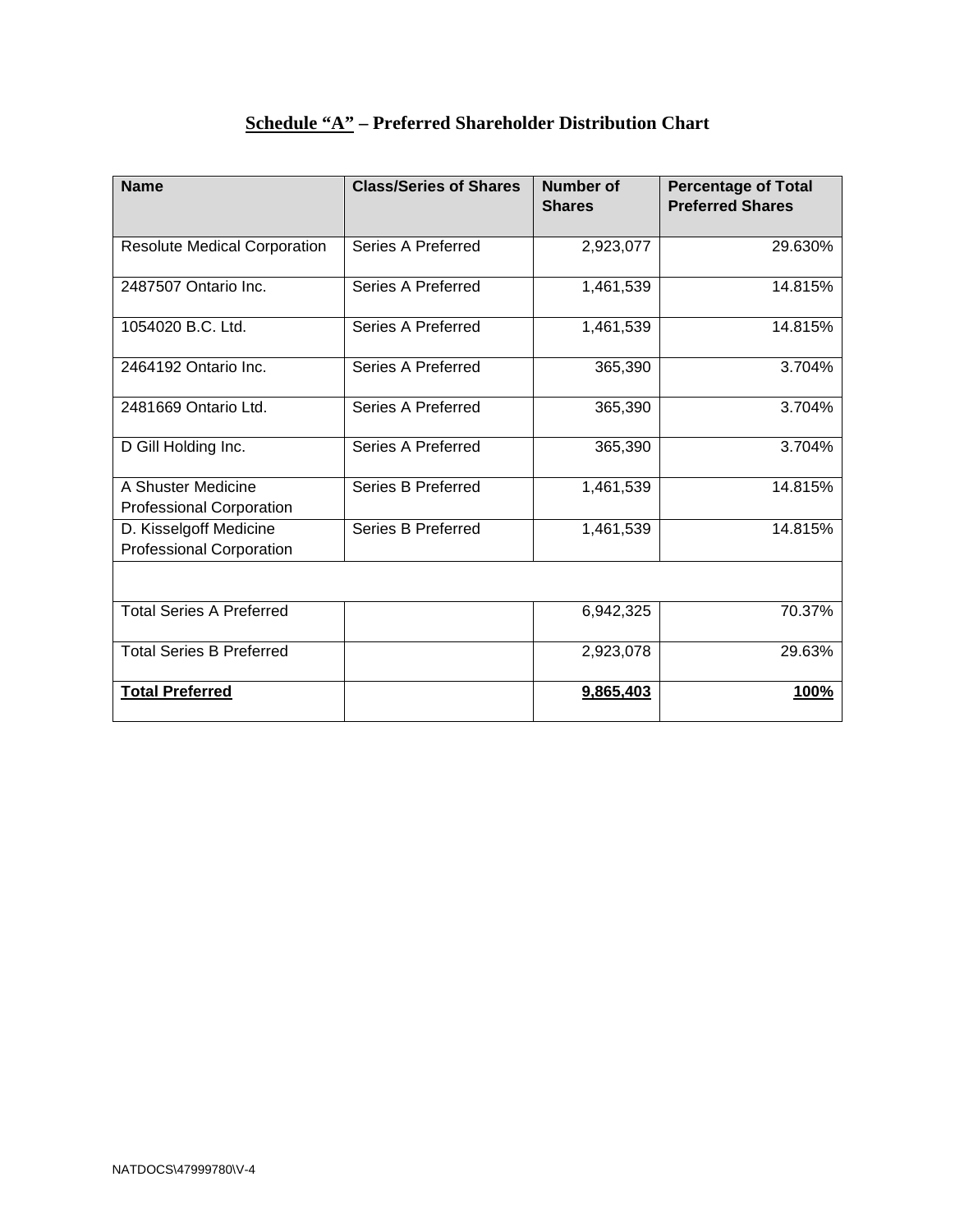#### **Schedule "B" – Form of Sales Officer's Discharge Certificate**

Court File No. CV-18-603360-00CL

## *ONTARIO*  **SUPERIOR COURT OF JUSTICE (COMMERCIAL LIST)**

BETWEEN:

#### **THE TORONTO-DOMINION BANK**

Applicant

- and -

#### **OXFORD ADVANCED IMAGING INC.**

Respondent

## **APPLICATION UNDER SECTION 207 OF THE** *BUSINESS CORPORATIONS ACT***, (ONTARIO) R.S.O. 1990, c. B-16, AS AMENDED**

## **DISCHARGE CERTIFICATE**

#### **RECITALS**

A. Pursuant to an Order of the Honourable Justice Conway of the Ontario Superior Court of Justice (Commercial List) (the "**Court**") dated August 29, 2018, KPMG Inc. ("**KPMG**") was appointed as sales officer (in such capacity, the "**Sales Officer**"), of the assets, undertakings and properties of Oxford Advanced Imagining Inc. (the "**Company**").

B. Pursuant to an Order of the Court dated August 21, 2020 (the "**Distribution and Discharge Order**"), KPMG was discharged as Sales Officer of the Company, effective upon the filing by the Sales Officer with the Court of a certificate confirming that all matters to be attended to in connection with the completion of the administration of these proceedings have been completed to the satisfaction of the Sales Officer (the "**Remaining Activities**"), as set out in the Sales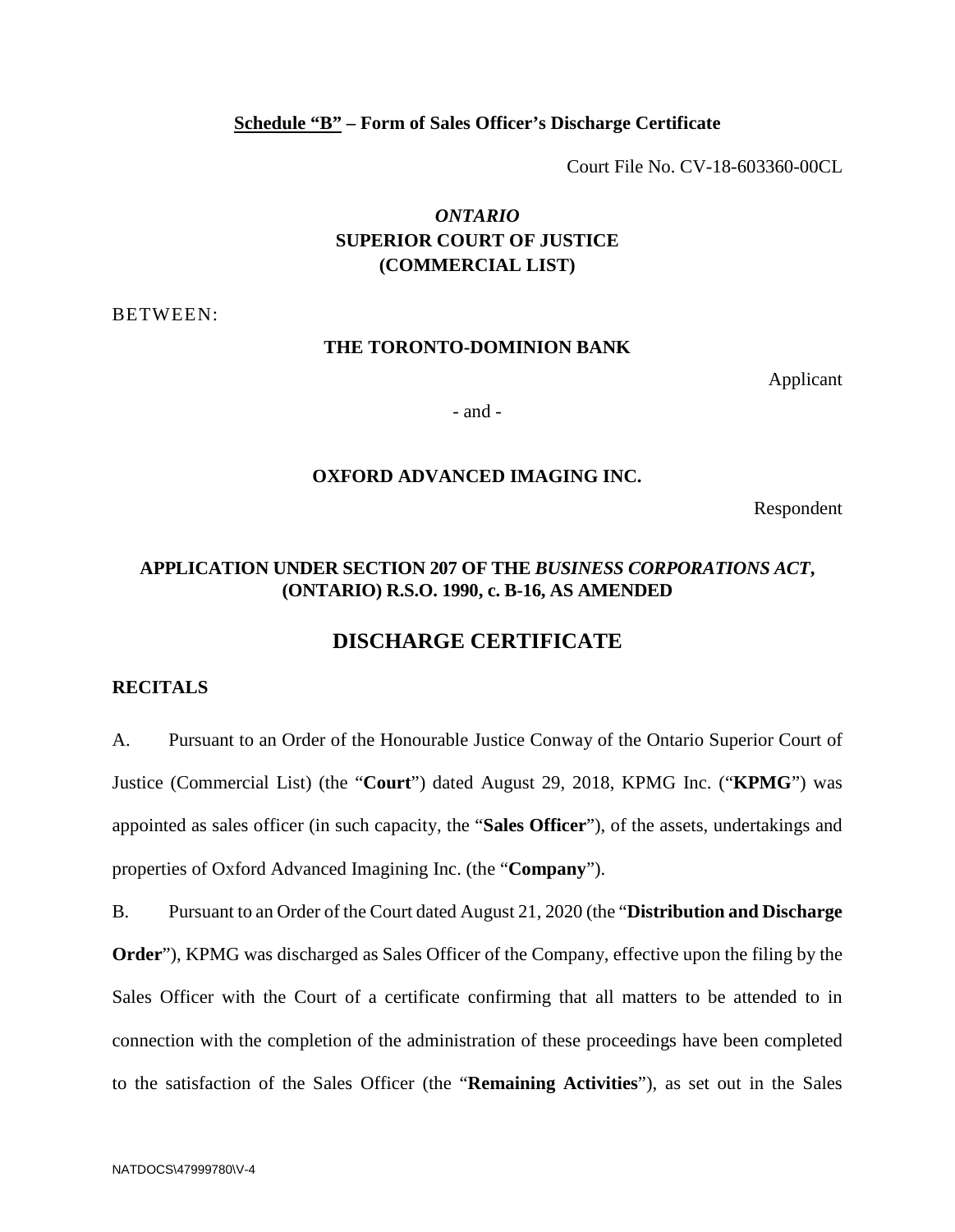Officer's Sixth Report dated August 14, 2020 (the "**Sixth Report**"), provided however that, notwithstanding its discharge: (a) KPMG will remain Sales Officer for the performance of the Remaining Activities, and (b) KPMG as Sales Officer will continue to have the benefit of the provisions of all Orders made in this proceeding including all approvals, protections and stays of proceedings in favour of KPMG, in its capacity as the Sales Officer.

## **THE SALES OFFICER CERTIFIES** the following:

1. The Sales Officer has paid all amounts required to be paid pursuant to the Distribution and Discharge Order; and

2. The Sales Officer is satisfied that all Remaining Activities have been completed to the satisfaction of the Sales Officer.

**THIS CERTIFICATE** was delivered by the Sales Officer on \_\_\_\_\_\_\_\_\_\_\_\_, 2020.

**KPMG INC.**, solely in its capacity as the courtappointed Sales Officer of the Company, and not in its personal capacity or in any other capacity

Per:

Name:

Title: